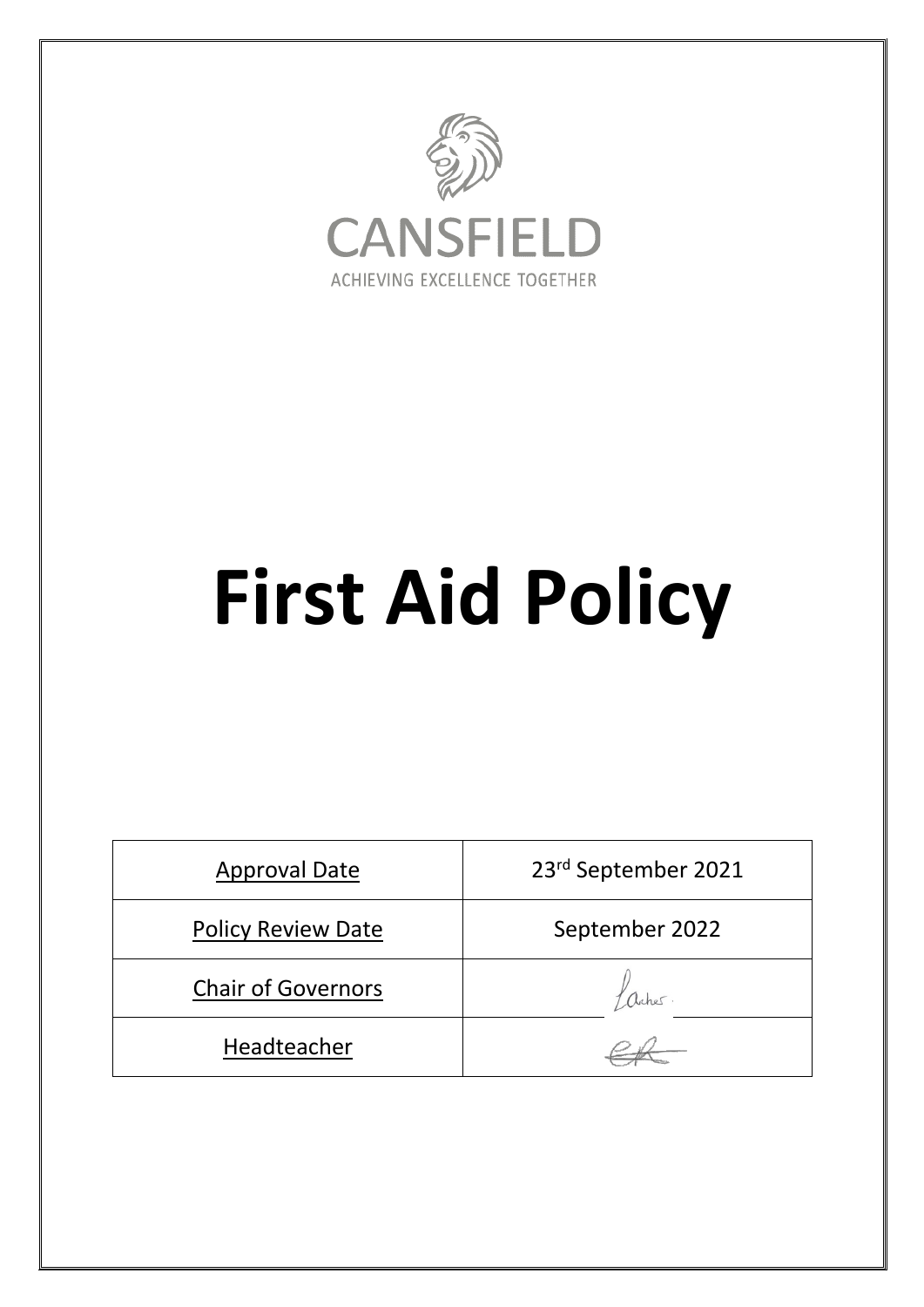### **1. Introduction**

Cansfield High School is committed to providing emergency First Aid provision in order to deal with accidents, incidents and illness affecting employees, children and visitors to school.

The Health and Safety (First Aid) Regulations 1981 require employers to provide adequate and appropriate equipment, facilities and personnel to ensure that their employees receive immediate attention if they are injured or taken ill at work. The Regulations do not place a legal duty on employers to make provision for nonemployees such as the public or students, however HSE strongly recommends that non-employees and students are included in assessment of First Aid needs and that provision is made for them.

#### **2. Policy Aims and How School Achieves them.**

To ensure that the school has adequate, appropriate, safe and effective First Aid provision for every student, member of staff and visitor to school, both in school and away from school on trips /visits, in the event of any accident, incident or illness, no matter how major or minor.

#### **2.1 To provide adequate and appropriate First Aid equipment, both in school and away from school.**

- All First Aid equipment boxes comply with British Standard Institute BS-8599.
- All First Aid equipment boxes in school contents are checked twice yearly and this is recorded. If boxes are used or need replenishing at any other time the member of staff responsible for this box must advise the Office Manager.
- First Aid boxes are situated in 19 locations around the school and on the school minibuses. PE department have removable First Aid bags for sporting activities outside of school. First Aid kits for trips are kept in student services and are checked prior to and after each trip.

#### **2.2 To provide adequate and appropriate First Aid facilities in school.**

As per the Guidance on First Aid for schools (Department for Education and Employment) student services is suitable and sufficient accommodation for First Aid needs, medical treatment and care of students during the school day. It has handwashing facilities, close access to a toilet and is maintained in a clean and tidy manner.

First Aid trained staff attending to a First Aid incident outside of student services must assess the safety and suitability of the situation on arrival prior to commencing any First Aid treatment.

# **2.3 To provide adequate and appropriate First Aid trained personnel both in school and away from school.**

All staff administering First Aid in school are trained to HSE approved First Aid qualification standard. A copy of all certificates are held by the Office Manager and courses to renew qualifications or train new staff as appropriate are arranged by the Office Manager.

The number and selection of First Aid trained staff is decided by the Business Manager and based on school being a low risk place of work, the number of staff, students and visitors. Provision must be made for adequate cover at breaks and lunchtimes, leave of absences, off site activities and trips and practical departments such as Technology, PE and Science.

#### **2.4 To ensure that all staff are aware of the procedures and facilities in the event of an accident, incident or illness.**

- All First Aid boxes are clearly signed, including signs to advise of the nearest First Aid box in rooms with no First Aid box.
- The AED Defibrillator is situated in student services
- A full list of First Aid trained staff is available to all staff on a shared staff drive, paper copies also held in the main school office and staff room
- First Aid Staff can be contacted by calling student services, main reception or on the 'Walkie'.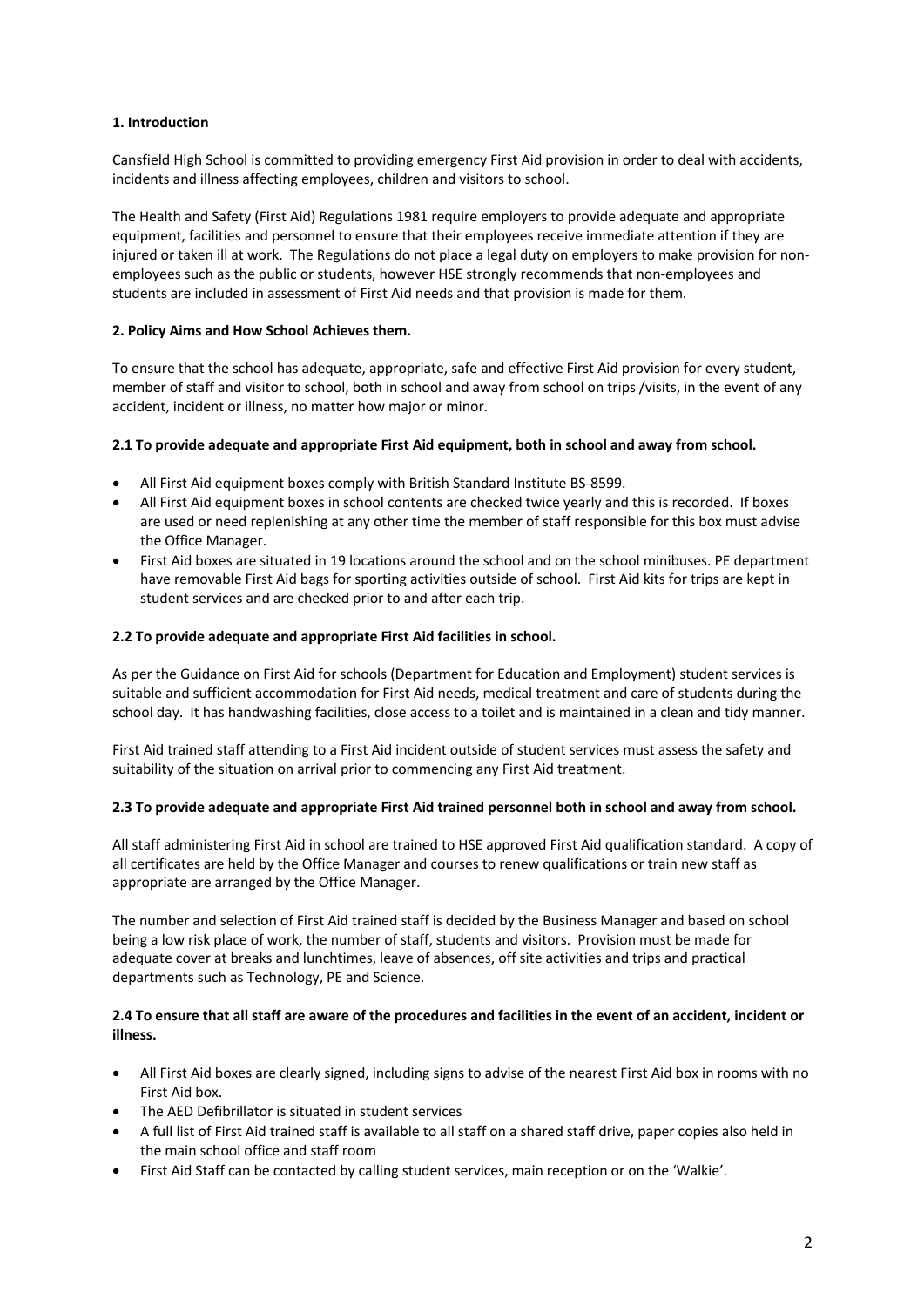#### **2.5 In the event of a Medical Emergency and an Ambulance is Required.**

- In the event of an emergency any member of staff can dial 999 for Emergency help. Student services must be informed if an ambulance is called by someone other than a member of the admin team.
- In the event of an injury that requires an ambulance to be called, 999 should be called from the nearest available phone to the casualty as the Emergency Services staff will need to ask questions regarding the patient's condition. If no phone is available in close proximity to the patient, either a mobile phone should be used or staff to 'Walkie' Reception who can call the ambulance and stay in touch via radio connection to answer questions.
- In the event of an ambulance being called, Reception are to arrange for a member of staff to meet the ambulance at the appropriate school entrance and guide paramedic staff to the patient.
- Senior Staff on duty are to be advised and attend when an Emergency call has been made.

### **2.6 To ensure that all Accidents, Incidents, Illnesses and all First Aid administered is recorded and reported correctly, in school, to parents and to Wigan Council.**

- All visits to student services for first aid and /or accidents are recorded via the school's electronic recording system; Medical Tracker.
- All Accidents are also recorded using the Accident form either by the first aider in attendance or by a member of staff involved in the accident.
- All Accidents and Incidents resulting in injury are reported to the Health and Safety Dept at Wigan Council as per the Wigan Council Incident Reporting procedure using the Wigan Council Incident Report Form (reported online).
- RIDDOR reportable incidents are reported immediately (within 48 hours of occurrence) to Wigan Council Health and Safety Dept who then reports onwards.
- For all students who report to student services with a genuine illness, parents /carers are contacted either by telephone or by email via Medical Tracker. if this is not possible a note will be given for home.
- All Student Head Bump Injuries are reported to parents /carers via Medical Tracker.
- All other First Aid administered to students, other than extremely minor cases e.g cup of water given, are reported to parents /carers via Medical Tracker.

# **3. First Aid Certificates / First Aid Locations**

These are listed in Appendix 1 and Appendix 2 and will be reviewed and updated accordingly.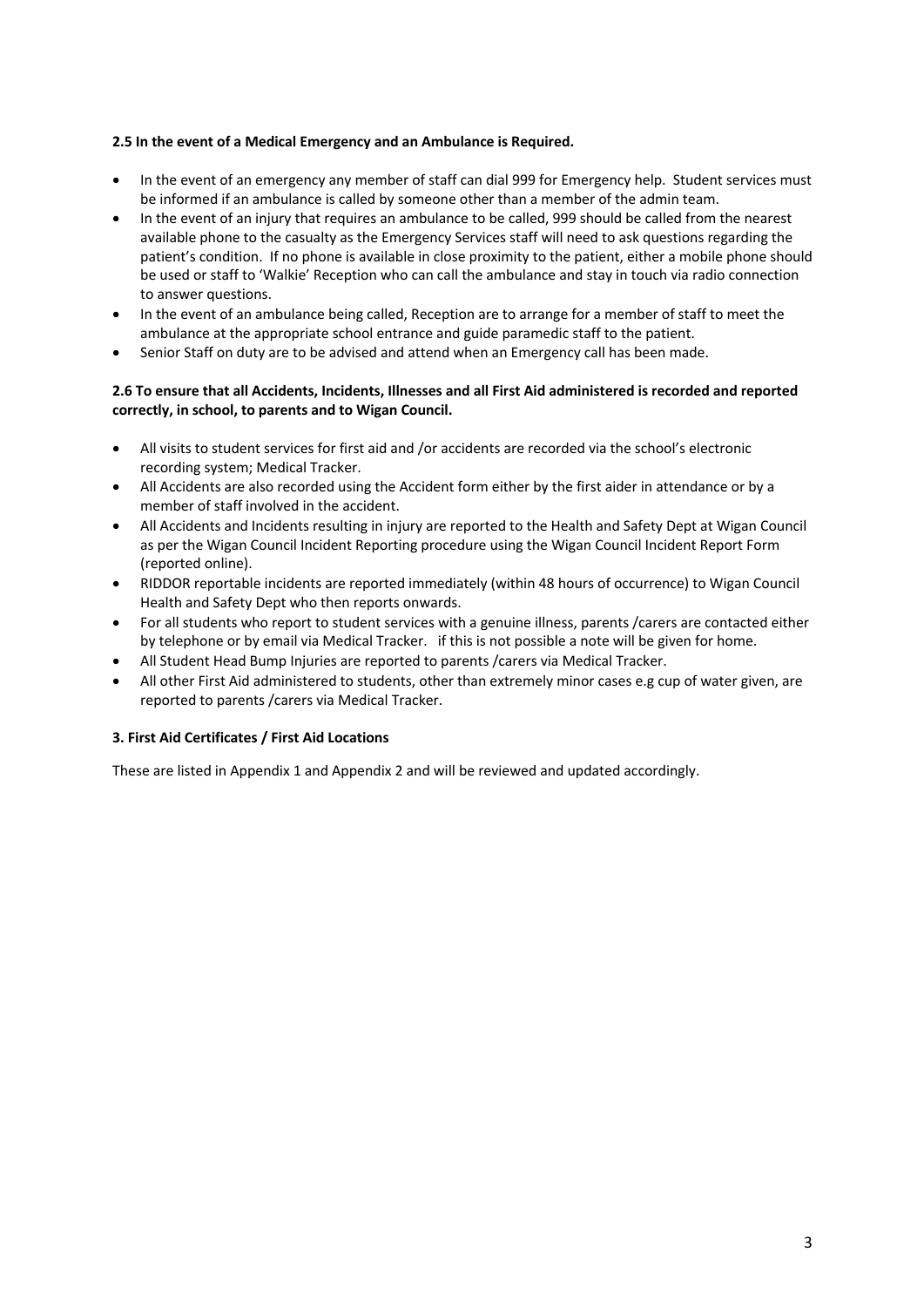# **Appendix 1** – **First Aid Certificates**

| <b>Name</b>        | <b>Certificate Type</b>            | <b>Certificate Expiry Date</b> |
|--------------------|------------------------------------|--------------------------------|
| Mr Mayor           | <b>First Aid at Work</b>           | 05.12.2021                     |
| <b>Mrs Manning</b> | First Aid at Work                  | 05.12.2021                     |
| Mrs Rafferty       | First Aid at Work                  | 04.07.2022                     |
| Miss Archer        | First Aid at Work                  | 04.07.2022                     |
| Mrs Hesketh        | <b>Emergency First Aid at Work</b> | 10.07.2022                     |
| Mrs May            | <b>Emergency First Aid at Work</b> | 10.07.2022                     |
| Mrs Williams       | <b>Emergency First Aid at Work</b> | 10.07.2022                     |
| Mr McCombie        | <b>Emergency First Aid at Work</b> | 10.07.2022                     |
| Mrs Charnock       | <b>Emergency First Aid at Work</b> | 10.07.2022                     |
| Mrs Ainscough      | <b>Emergency First Aid at Work</b> | 10.07.2022                     |
| Mr Dickinson       | <b>Emergency First Aid at Work</b> | 10.07.2022                     |
| Mr Carletti        | <b>Emergency First Aid at Work</b> | 10.07.2022                     |
| Mrs Bilsbury       | <b>Emergency First Aid at Work</b> | 10.07.2022                     |
| Mrs Fleming        | <b>Emergency First Aid at Work</b> | 10.07.2022                     |
| Mr Lomas           | <b>Emergency First Aid at Work</b> | 21.11.2022                     |
| Mr Siddall         | <b>Emergency First Aid at Work</b> | 21.11.2022                     |
| Mrs Briscoe        | <b>Emergency First Aid at Work</b> | 21.11.2022                     |
| Mr Forshaw         | <b>Emergency First Aid at Work</b> | 26.11.2022                     |
| Mrs Smith          | <b>Emergency First Aid at Work</b> | 26.11.2022                     |
| Mrs Smith          | <b>Emergency First Aid at Work</b> | 26.11.2022                     |
| Mrs Shoreman       | <b>Emergency First Aid at Work</b> | 26.11.2022                     |
| Mrs Davies         | <b>Emergency First Aid at Work</b> | 26.11.2022                     |
| Mrs Knowles        | First Aid at Work                  | 19.05.2024                     |